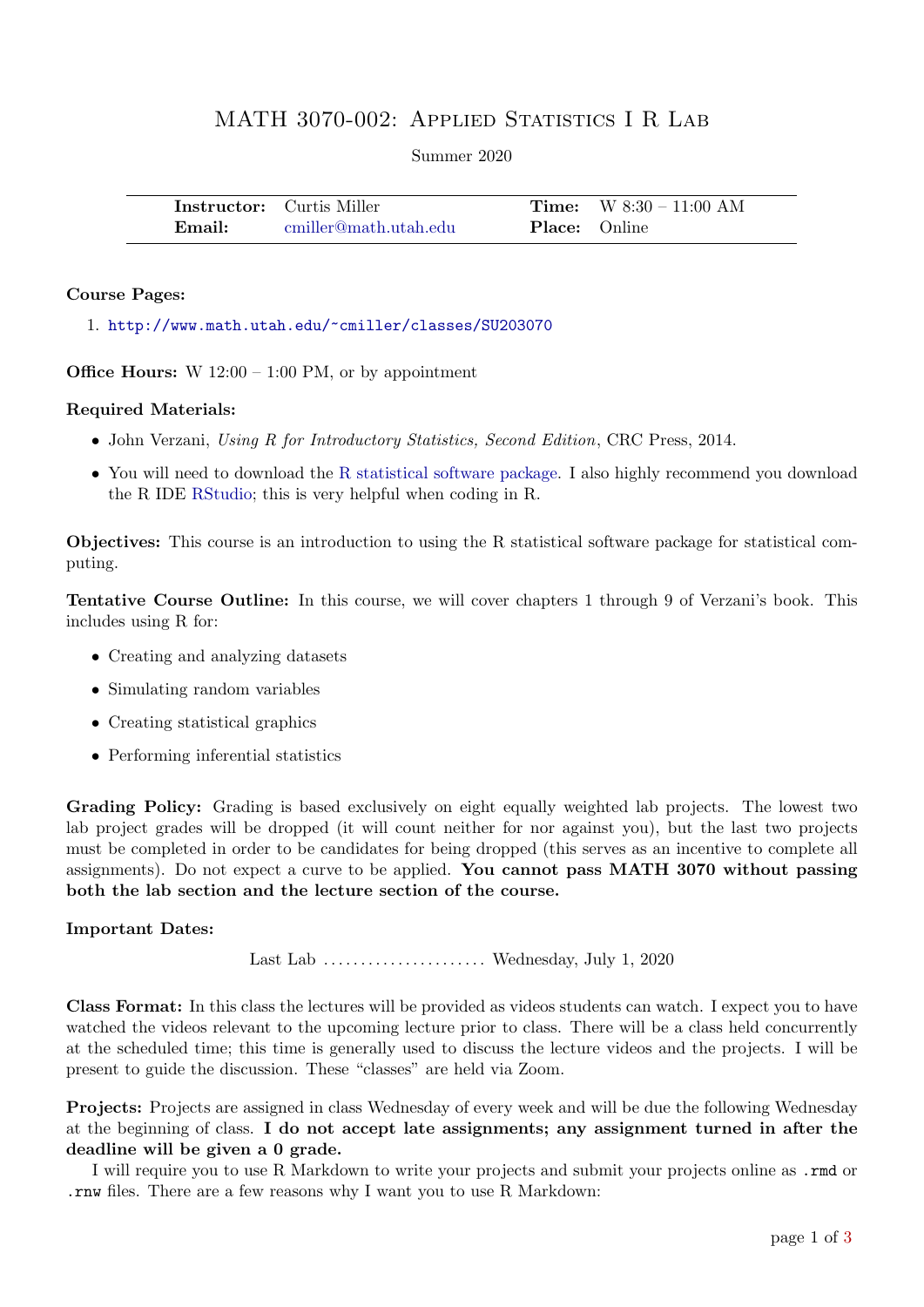- 1. It makes grading your projects easier, since input, output, and commentary are all included in one well-formatted, human-readable document.
- 2. The emphasis on a human-readable document will encourage you to explain your code and methods while you write the code (this is called literate programming).
- 3. Many users of R in the real world use R Markdown for communicating methodology and results.

If I cannot compile your document, I will not try to fix it; I will consider it your fault and give you a poor grade on that lab assignment. Thus I strongly recommend that you try to compile your projects yourself before submitting the .rmd or .rnw file.

If you would like useful resources for R Markdown (cheat sheets, references, etc.), visit [http://rmarkdown.](http://rmarkdown.rstudio.com/) [rstudio.com/](http://rmarkdown.rstudio.com/). (Notice that R Markdown is much easier to use if you are using RStudio.)

Cheating: Anyone caught cheating will be given a failing grade in the course and reported to the proper University of Utah authorities for further penalization. There will be zero tolerance for cheating. Cheating includes (but is not limited to):

- Plagiarism (duplication of someone else's work without giving proper credit)
- Verbatim duplication of someone else's project (you are permitted to work together, but producing an exact duplicate of someone else's project is unacceptable; note that facilitating duplication, such as giving your project to a student so he can copy your work, also counts as cheating even though you yourself are not using it to boost your grade)
- Not completing your work yourself (such as having someone else complete your projects for you)

Class Conduct: These are challenging times and this online format is new to me so I struggle to describe what prohibited conduct is. Generally antisocial behavior will not be tolerated. If you are seen on camera you need to be presentable, and I cannot tolerate distractions, such as ongoing noise that is not muted. If your feed is problematic I may mute or even boot you from class sessions; repeated problems may result in a ban. I hope that I will not notice any unforeseen issues during the semester but I will take needed action to ensure a safe and productive online environment.

ADA Statement: The University of Utah seeks to provide equal access to its programs, services, and activities for people with disabilities. If you will need accommodations in the class, reasonable prior notice needs to be given to the Center for Disability Services, 162 Union Building, 581-5020 (V/TDD). CDS will work with you and me to make arrangements for accommodations.

Safety Statement: The University of Utah values the safety of all campus community members. To report suspicious activity or to request a courtesy escort, call campus police at 801-585-COPS (801-585-2677). You will receive important emergency alerts and safety messages regarding campus safety via text message. For more information regarding safety and to view available training resources, including helpful videos, visit <https://safety.utah.edu>.

Other Policies: All University of Utah policies are in force, including the student code and dress standards. If you are an athlete, provide me all the proper documentation for any accommodations you need as soon as possible. Students needing accommodation for University of Utah sanctioned events (such as athletics) need to give me the appropriate documentation at the beginning of the semester. If I do not receive this documentation, I am not obligated to accommodate you.

I reserve the right to make changes to this syllabus for any reason at any time. I will notify you via e-mail or Canvas when those changes are made. You are responsible for reading my messages.

Useful Resources: If you need assistance, I recommend you first go to the University of Utah Math Center (underground connecting JWB and LCB buildings) and the Tutoring Center located there. Sometimes